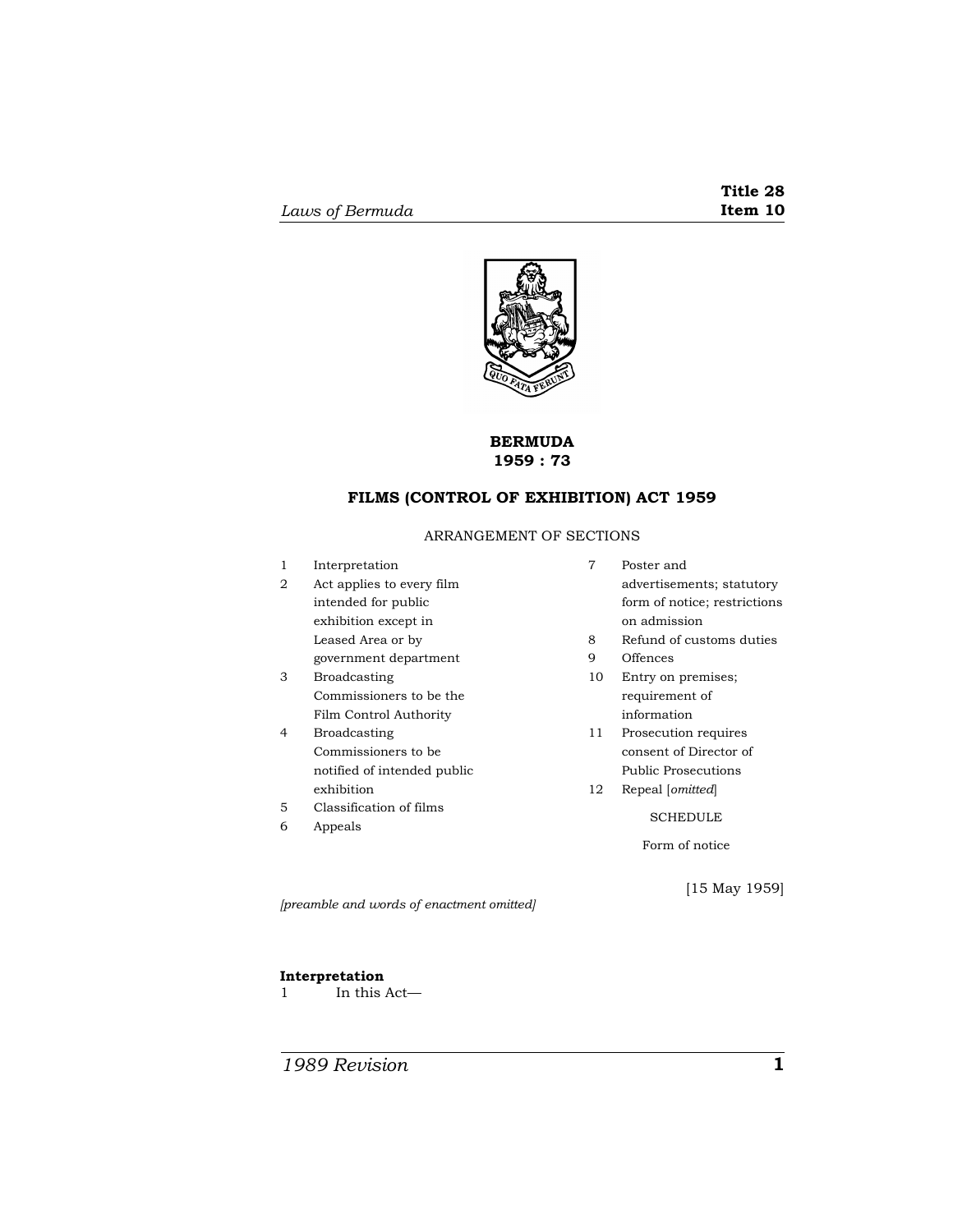#### **FILMS (CONTROL OF EXHIBITION) ACT 1959**

- "film" means a cinematograph film and includes a film commonly known in the cinematograph trade as a "trailer" but does not include a film exclusively devoted to items of news or a film exclusively devoted to advertising;
- "permitted person" in relation to a film means a person who under section 5, is permitted to attend the exhibition of a film classified thereunder;
- "public exhibition" in relation to a film means the exhibition of such film in any place to which for the time being members of the general public as such have access whether on payment of money or otherwise.

### **Act applies to every film intended for public exhibition except in Leased Area or by government department**

2 (1) Subject to subsection (2), this Act shall apply to every film intended for public exhibition in Bermuda.

(2) Nothing in this Act shall apply to the exhibition of any film where such exhibition is under the direction of any department of the Government of Bermuda or of the Government of the United Kingdom or where such exhibition is within a Leased Area.

#### **Broadcasting Commissioners to be the Film Control Authority**

3 (1) The Broadcasting Commissioners established under the Broadcasting Commissioners Act 1953 [*title 24 item 11*] (hereinafter referred to as "the Broadcasting Commissioners") shall be the Film Control Authority in Bermuda and shall have the powers and duties conferred, or imposed, upon the Broadcasting Commissioners by this Act.

- (2) The Broadcasting Commissioners may—
	- (i) prohibit the public exhibition of any film in Bermuda; or
	- (ii) permit such exhibition subject to the award by the Broadcasting Commissioners of a classification in accordance with this Act.

## **Broadcasting Commissioners to be notified of intended public exhibition**

4 (1) Every person intending the public exhibition of a film shall at least two weeks before the date of the intended exhibition notify the Broadcasting Commissioners thereof together with any classification awarded to such film by a board of recognized film censors.

(2) For the purposes of this section and section 5, "board of recognized film censors" means any body established in the United Kingdom, Canada, the United States of America or any other country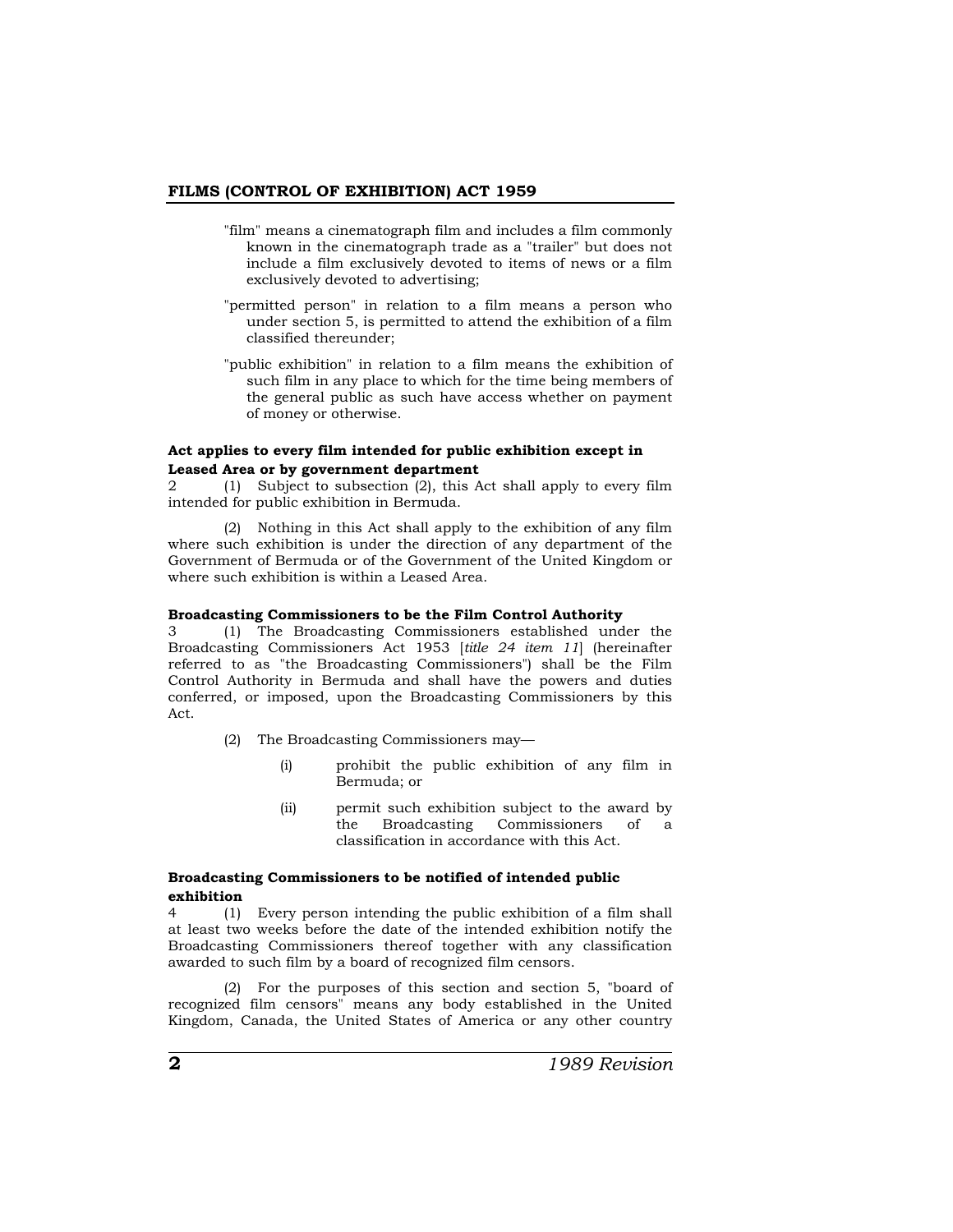|                 | Title 28 |
|-----------------|----------|
| Laws of Bermuda | Item 10  |

outside Bermuda for the purpose of classifying films according to their suitability for public exhibition and which is recognized by the Broadcasting Commissioners as competent to do so.

## **Classification of films**

5 (1) Upon receiving a notification referred to in section 4(1) the Broadcasting Commissioners shall, subject to section 3(2) and subsection (2) of this section, award to such film a classification which shall have effect as follows—

- (a) "G" permitted for general exhibition; or
- (b) "PG" parental guidance advised; or
- (c) "R" restricted persons under eighteen years of age not permitted unless accompanied by a person of or over the age of eighteen.

(2) Where, in respect of any film notified to the Broadcasting Commissioners under section 4(1), the Broadcasting Commissioners is satisfied that the film has been awarded a classification by a board of recognized film censors in a manner similar to that provided for in subsection (1), then the Broadcasting Commissioners may award a similar classification under this Act and in any other case shall make arrangements to view such film and to award a classification accordingly.

(3) In the exercise of its powers under subsection (2), the Broadcasting Commissioners may consult any board of recognized film censors.

*[Section 5 subsection (1)(c) amended by 2001:20 s.7(1) & Sch 2 effective 1 November 2001]* 

## **Appeals**

6 (1) Any person aggrieved by any decision of the Broadcasting Commissioners to prohibit the public exhibition of any film or with regard to the award of any classification referred to in section 5 of this Act, may, by notice in writing setting out the grounds therefor, appeal to the Governor.

(2) The Governor may confirm or vary the decision of the Broadcasting Commissioners or make such other order on the appeal as seems to him expedient and any decision given by the Governor under this subsection shall be final and conclusive and the Broadcasting Commissioners shall act in accordance with such decision.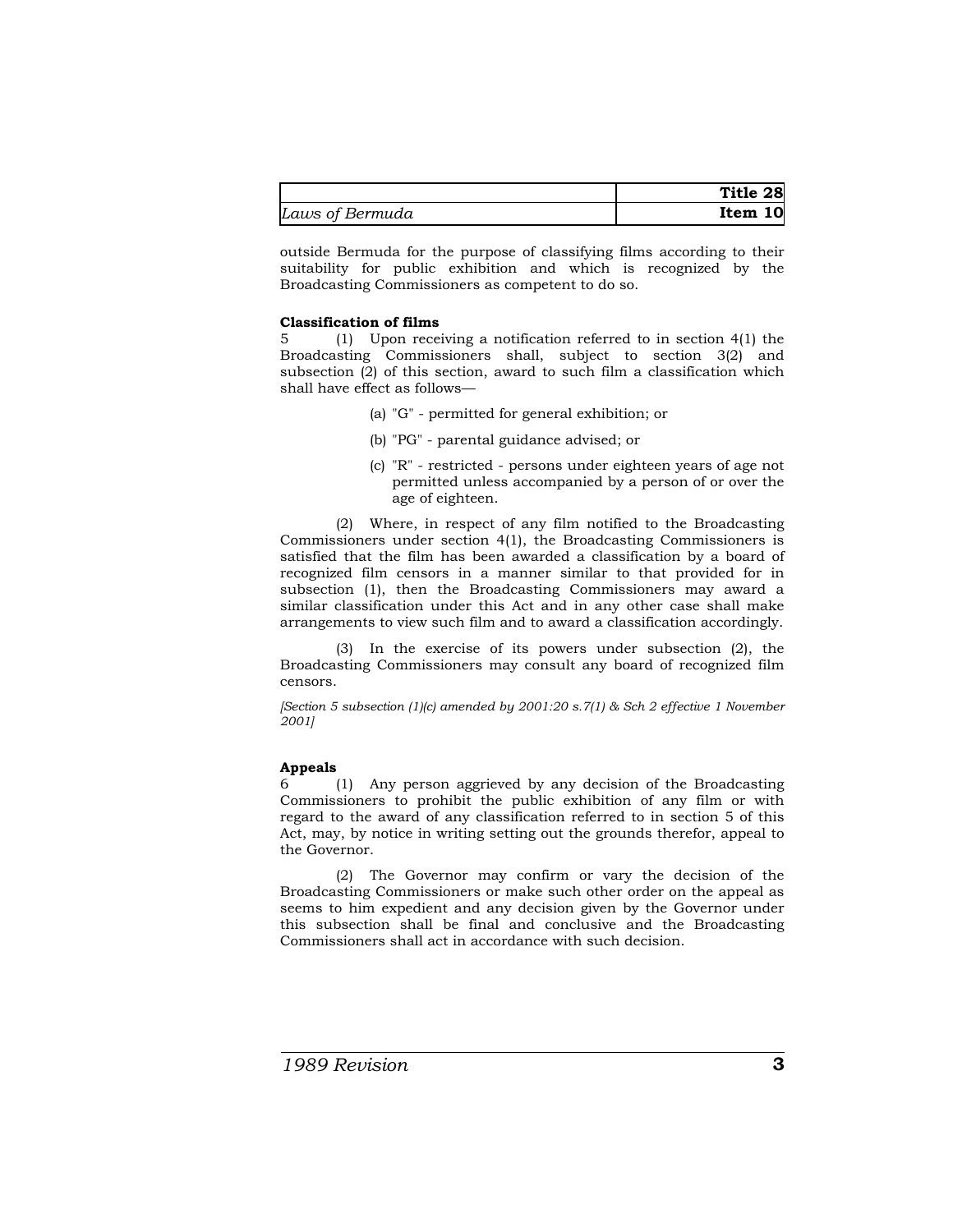#### **Poster and advertisements; statutory form of notice; restrictions on admission**

7 Every person having the control or management of any premises where a film is exhibited—

- (a) shall attach, or cause to be inserted, in or attached to any poster displayed outside such premises advertising the exhibition of such film the letter signifying the classification referred to in section 5 so that such letter is clearly legible to a person ordinarily reading the wording of such poster; and
- (b) shall insert, or cause to be inserted, in any advertisement in any newspaper or other publication relating to the exhibition of such film the letter signifying the classification referred to in section 5 so that such letter is clearly legible to any person reading the wording of such advertisement; and
- (c) shall display, or cause to be displayed, throughout any period when seats are able to be reserved, or tickets sold, in respect of the exhibition of such film a notice in the form set out in the Schedule in such place as to be clearly visible and legible to any person making such booking or purchasing such ticket; and
- (d) shall take all reasonable steps to ensure that no person other than a permitted person shall be admitted to view such film and, in particular, shall give instructions in that behalf to any person engaged in the reservation of seats or the sale of tickets in respect of the exhibition of any such film.

## **Refund of customs duties**

- 8 Where the Collector of Customs is satisfied that—
	- (a) any film has been imported and that the customs duties payable thereon have been paid; and
	- (b) such film has not been exhibited by reason solely of a prohibition of the Broadcasting Commissioners; and
	- (c) the film has since been exported,

the Collector of Customs shall refund to the importer of such film the amount of the customs duties paid thereon.

#### **Offences**

9 (1) Any person who causes, or permits, the public exhibition of any film—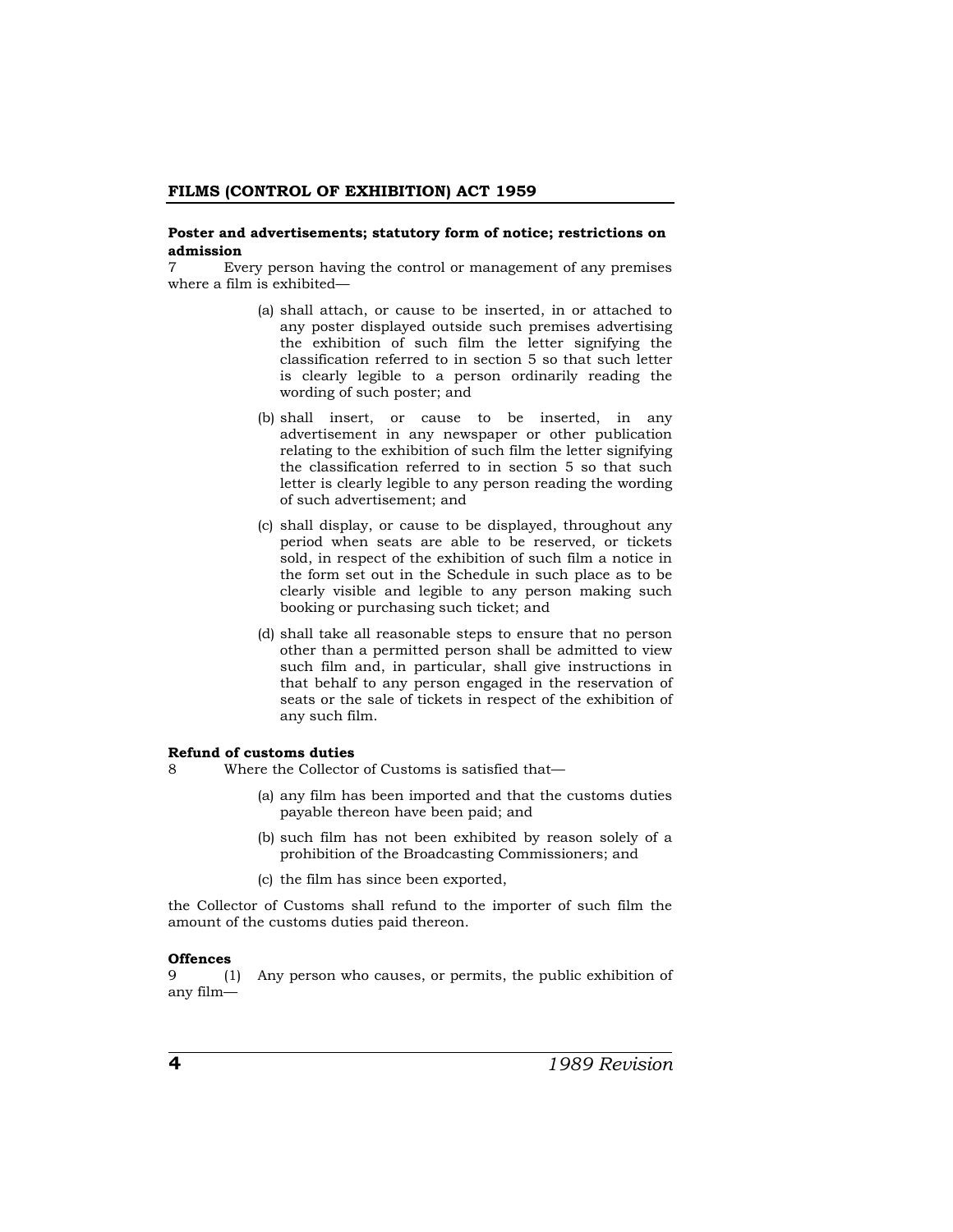|                 | Title 28 |
|-----------------|----------|
| Laws of Bermuda | Item 10  |

- (a) which the Broadcasting Commissioners has prohibited; or
- (b) which has not been awarded a classification in accordance with section 5,

commits an offence against this Act:

Punishment on summary conviction: a fine of \$1,680 for every occasion upon which such film is exhibited.

- (2) Any person who—
	- (a) having the control or management of any premises where a film is exhibited contravenes section 7 or fails to carry out any requirement thereof; or
	- (b) being a person to whom an instruction under section 6 has been given fails to carry out such instruction; or
	- (c) knowingly permits any person, other than a permitted person, to attend an exhibition of any film; or
	- (d) knowingly accompanies, or pays for, any person other than a permitted person to attend the exhibition of any film; or
	- (e) not being a permitted person knowingly attends the exhibition of any film,

commits an offence against this Act:

Punishment on summary conviction: a fine of \$420.

### **Entry on premises; requirement of information**

10 (1) Any police officer may enter into any place where the public exhibition of any film is taking place for the purpose of ascertaining whether any contravention of this Act is taking place therein and, in any such case, such officer shall be deemed to be acting in the execution of his duty for the purpose of section 312 of the Criminal Code [*title 8 item 31*].

(2) Any police officer, or any person having the control and management of any premises where the public exhibition of any film is taking place, may require any person whom he suspects on reasonable grounds to be present at such exhibition otherwise than in accordance with any of this Act to give his name and address and to state his age and any person who, being required to furnish the information referred to in this subsection, refuses to give such information, or knowingly gives any information which is false in a material particular, commits an offence against this Act:

Punishment on summary conviction: a fine of \$420.